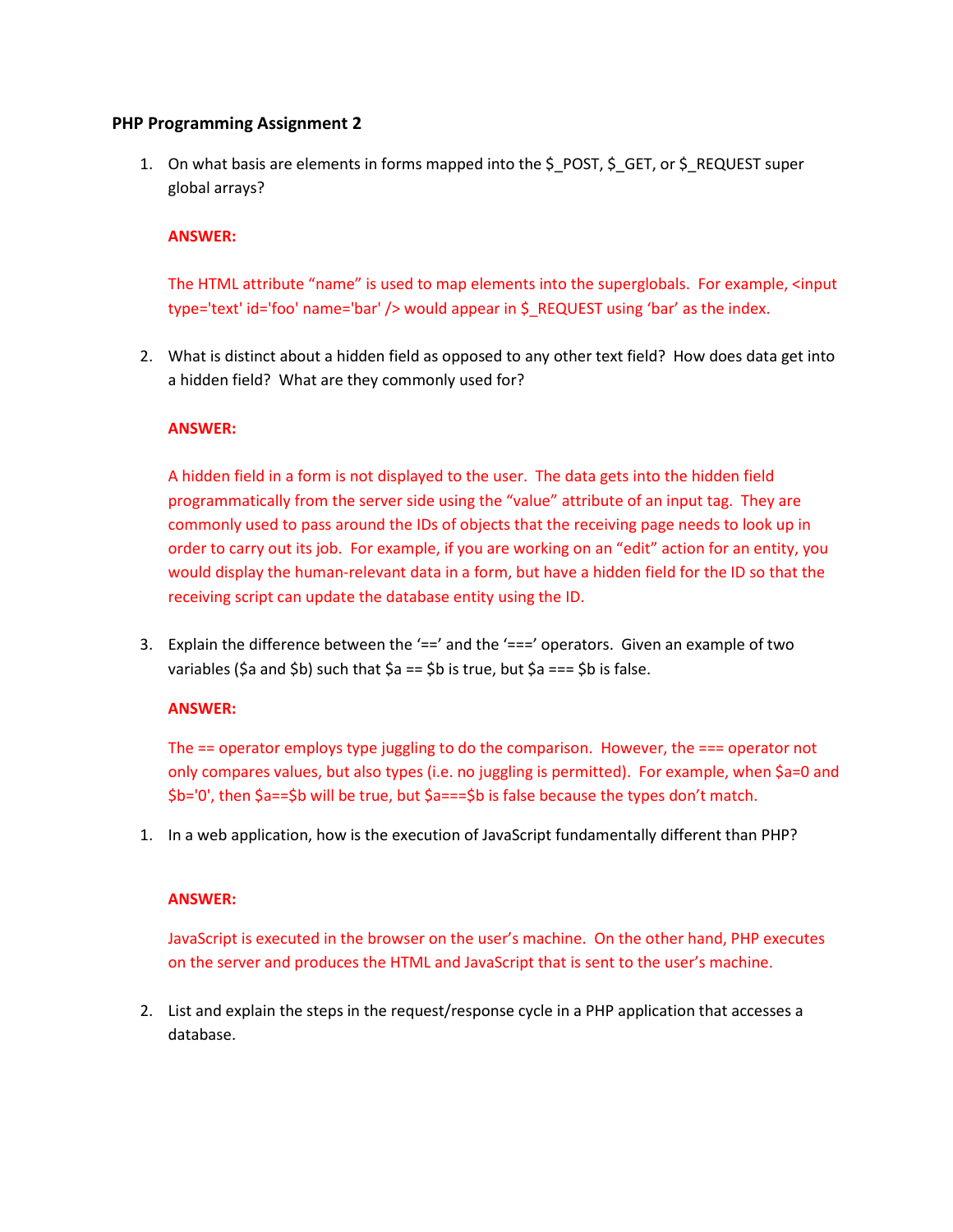

#### **ANSWER:**

- 1) The browser sends an HTTP request as a URL to the server
- 2) The server loads the appropriate PHP file and begins to interpret it
- 3) The PHP file contains code that queries the database
- 4) The database responds with a result set
- 5) The contents of the result set are inserted into the HTML document
- 6) An HTTP reply containing the HTML document is sent back to the browser
- 7) The browser renders the HTML document
- 3. How are the GET and POST methods of a web form different in how data is transmitted to the server?

#### **ANSWER:**

In a GET method, parameters from a web form are encoded as part of the URL (for example <http://mycompany.com/app/somePage.php?name=George&city=Columbus> indicates that two parameters – name and city – are given). In a POST method, the parameters are put inside the body of the HTTP request and are not visible in URL bar of the browser.

4. How are single-quote strings different from double-quote strings in PHP?

#### **ANSWER:**

Single-quote strings do not perform variable interpolation or handle escape sequences. Doublequote strings are parsed and handle variable interpolation and escape sequences.

5. **[10 points]** Write a solution to the "FizzBuzz" problem. The FizzBuzz problem is a classic programming interview problem in which a range of numbers is examined to locate those numbers divisible by 3 and 5. If the number is divisible by 3, then print "Fizz." If the number is divisible by 5 then print "Buzz." If it is divisible by both, then print "FizzBuzz." Otherwise, just print the number.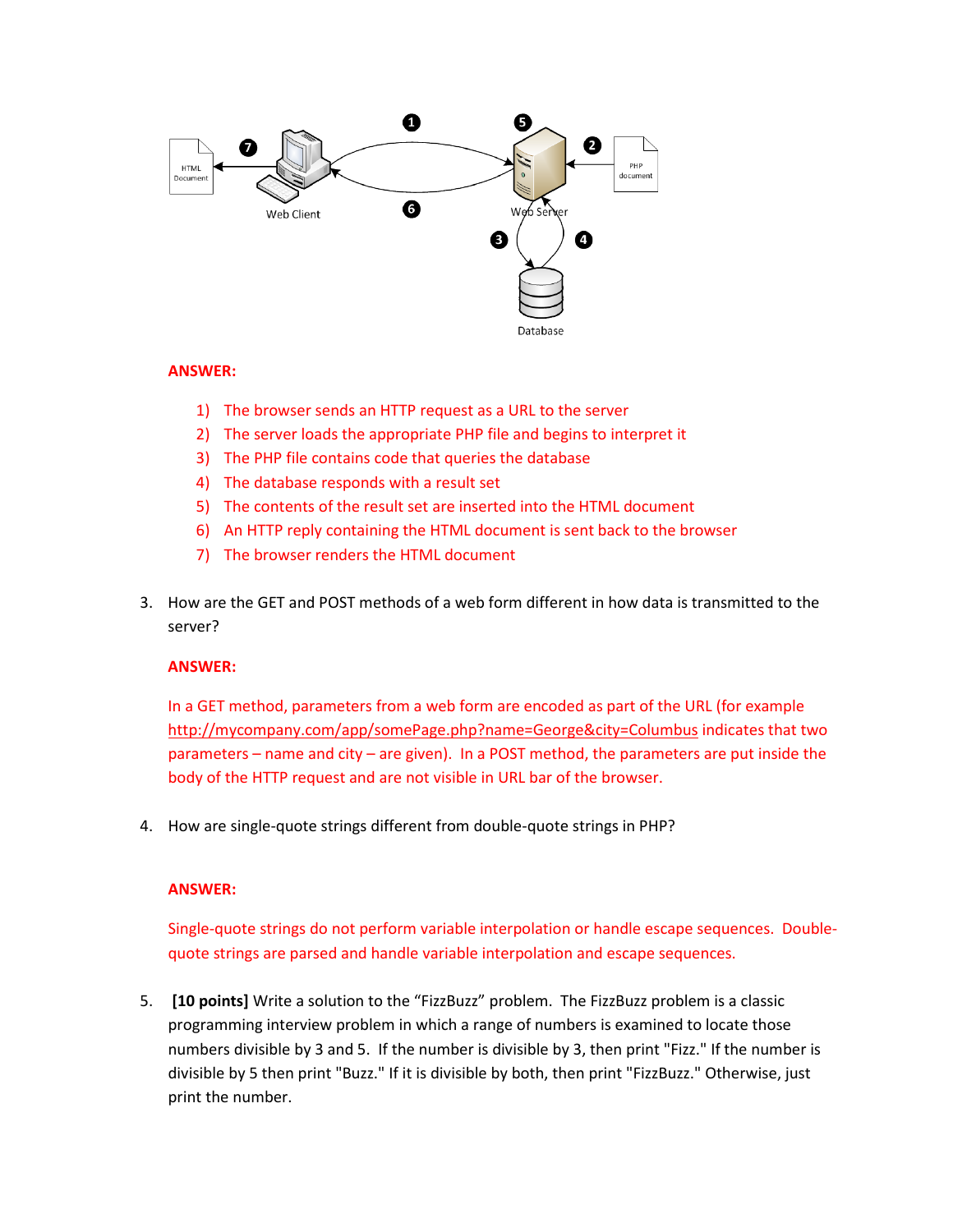You should have an index.html file and a fizzbuzz.php file. The index.html has a form that submits data to the fizzbuzz.php file. You may optionally have a style file as well, referenced from both. If the user does not submit a start and stop number for the range (inclusive), then assume that start is 1 and stop is 100. Otherwise, use the specified range.

You may use either GET or POST for your form processing. Screen shots of one sample solution are below. You should try to get your solution to look as close to this output as possible.

| <b>FizzBuzz</b>        |                                                                                                                                                                                                                                                                                                                                                                                    |
|------------------------|------------------------------------------------------------------------------------------------------------------------------------------------------------------------------------------------------------------------------------------------------------------------------------------------------------------------------------------------------------------------------------|
| Author: Todd Whittaker |                                                                                                                                                                                                                                                                                                                                                                                    |
|                        | This program will solve the classic "FizzBuzz" problem posed in many<br>programming interviews. The idea is to examine all the numbers between<br><i>start</i> and <i>stop</i> . If the number is divisible by 3, then print "Fizz." If the<br>number is divisible by 5 then print "Buzz." If it is divisible by both, then<br>print "FizzBuzz." Otherwise, just print the number. |
| Input your data        |                                                                                                                                                                                                                                                                                                                                                                                    |
| Starting number:       | 30                                                                                                                                                                                                                                                                                                                                                                                 |
| Stopping number:       | 50<br>Submit                                                                                                                                                                                                                                                                                                                                                                       |

**Figure 1: The index.html file with sample inputs.**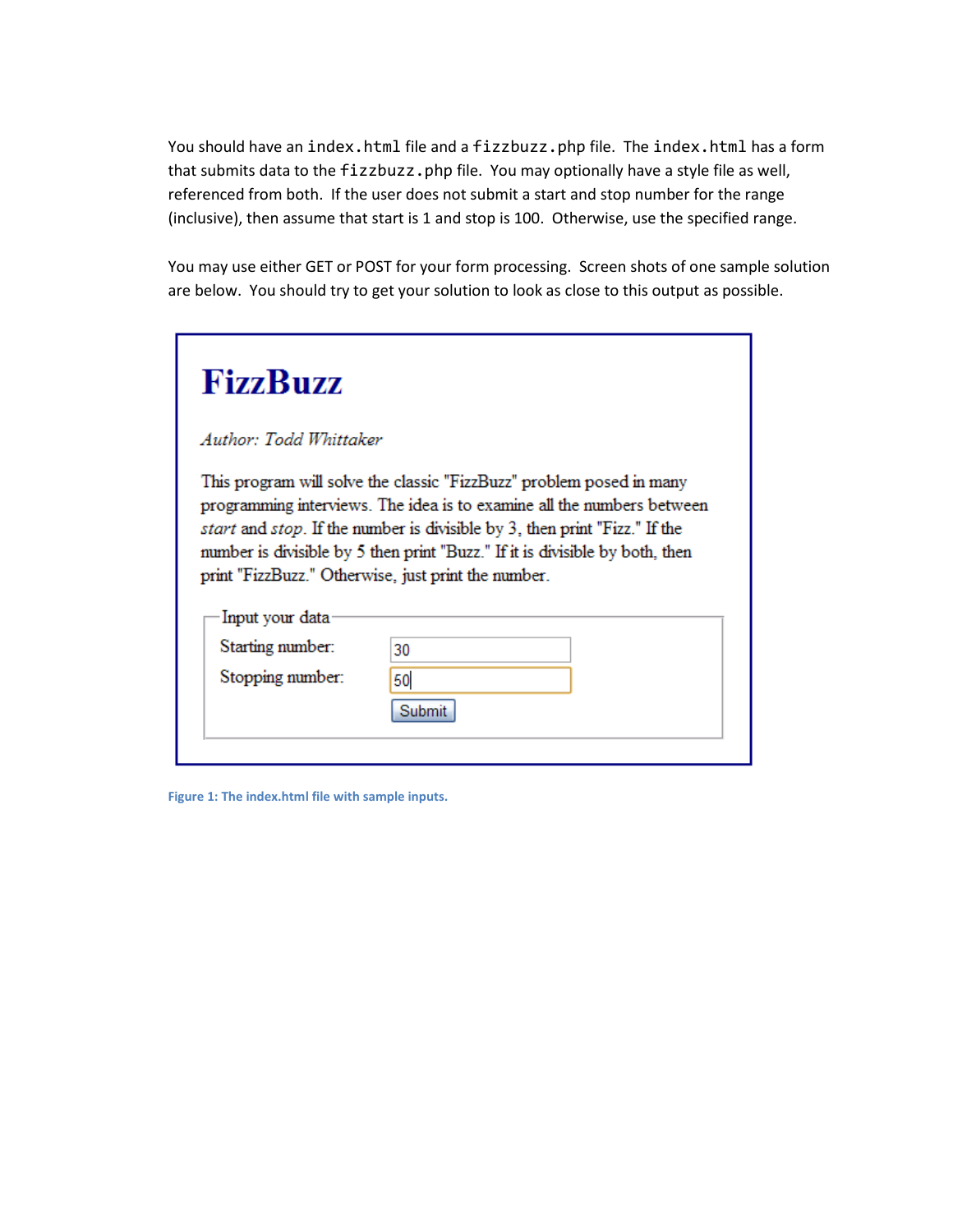# **FizzBuzz between 30 and 50**

| FizzBuzz           |
|--------------------|
| 31                 |
| 32                 |
| Fizz               |
| 34                 |
| <b>Buzz</b>        |
| Fizz               |
| 37                 |
| 38                 |
| Fizz               |
| <b>Buzz</b>        |
| 41                 |
| Fizz               |
| 43                 |
| 44                 |
| FizzBuzz           |
| 46                 |
| 47                 |
| Fizz               |
| 49                 |
| <b>Buzz</b>        |
|                    |
| Return to FizzBuzz |
|                    |
|                    |

**Figure 2: Output from the fizzbuzz.php file.**

#### **ANSWER:**

```
Index.html
<!DOCTYPE html PUBLIC "-//W3C//DTD XHTML 1.0 Transitional//EN"
"http://www.w3.org/TR/xhtml1/DTD/xhtml1-transitional.dtd">
< 1 - - Author : Todd A. Whittaker
     Version : January 15, 2012
    Description: This file is the main page that lets someone enter
         numbers to solve the FizzBuzz Problem. The idea is to
         examine all the numbers between start and stop (inclusive)
         If the number is divisible by 3, then print "Fizz." If the
         number is divisible by 5 then print "Buzz." If it is
```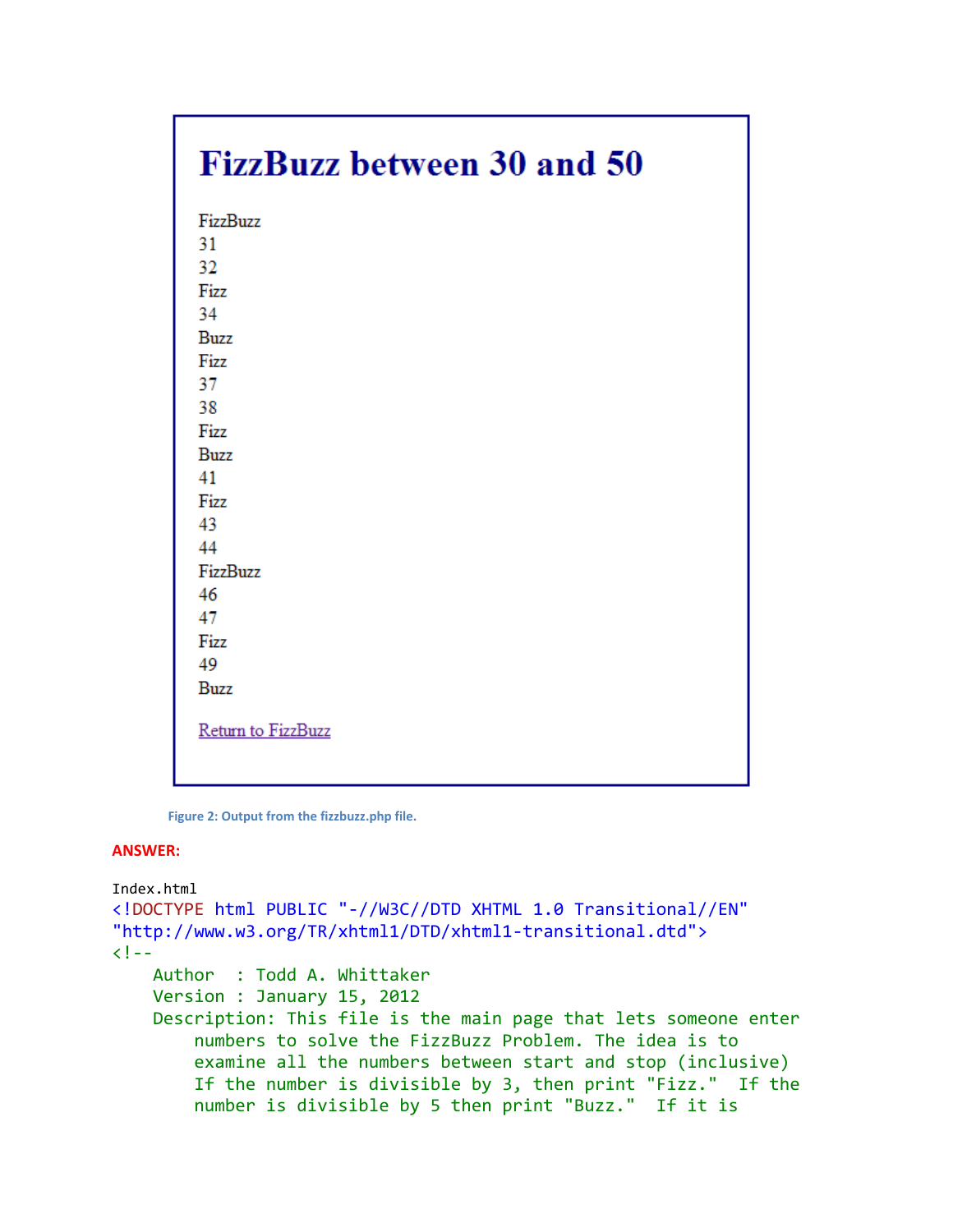```
 divisible by both, then print "FizzBuzz." Otherwise, just
         print the number.
-->
<html>
     <head>
         <title>FizzBuzz</title>
         <link rel="stylesheet" href="style.css" />
     </head>
     <body>
         <div id="content">
             <h1>FizzBuzz</h1>
            \langle p \rangle <em>Author: Todd Whittaker</em>
            \langle/p>
            \langle p \rangle This program will solve the classic "FizzBuzz" problem
                  posed in many programming interviews. The idea is to
                 examine all the numbers between <em>start</em> and
                  <em>stop</em> (inclusive). If the number is divisible
 by 3, then print "Fizz." If the number is divisible
 by 5 then print "Buzz." If it is divisible by both,
                 then print "FizzBuzz." Otherwise, just print the
                  number.
            \langle/p>
             <form action="fizzbuzz.php" method="post">
                  <fieldset>
                      <legend>
                          Input your data
                      </legend>
                     <label for="start">Starting number:</label>
                      <input type="text" id="start" name="start" />
                     \text{br} />
                     <label for="stop">Stopping number:</label>
                      <input type="text" id="stop" name="stop" />
                     \text{br} />
                     <label>&nbsp;</label>
                      <input type="submit" value="Submit" />
                     \text{br} />
                  </fieldset>
             </form>
         </div>
     </body>
</html>
```
Style.css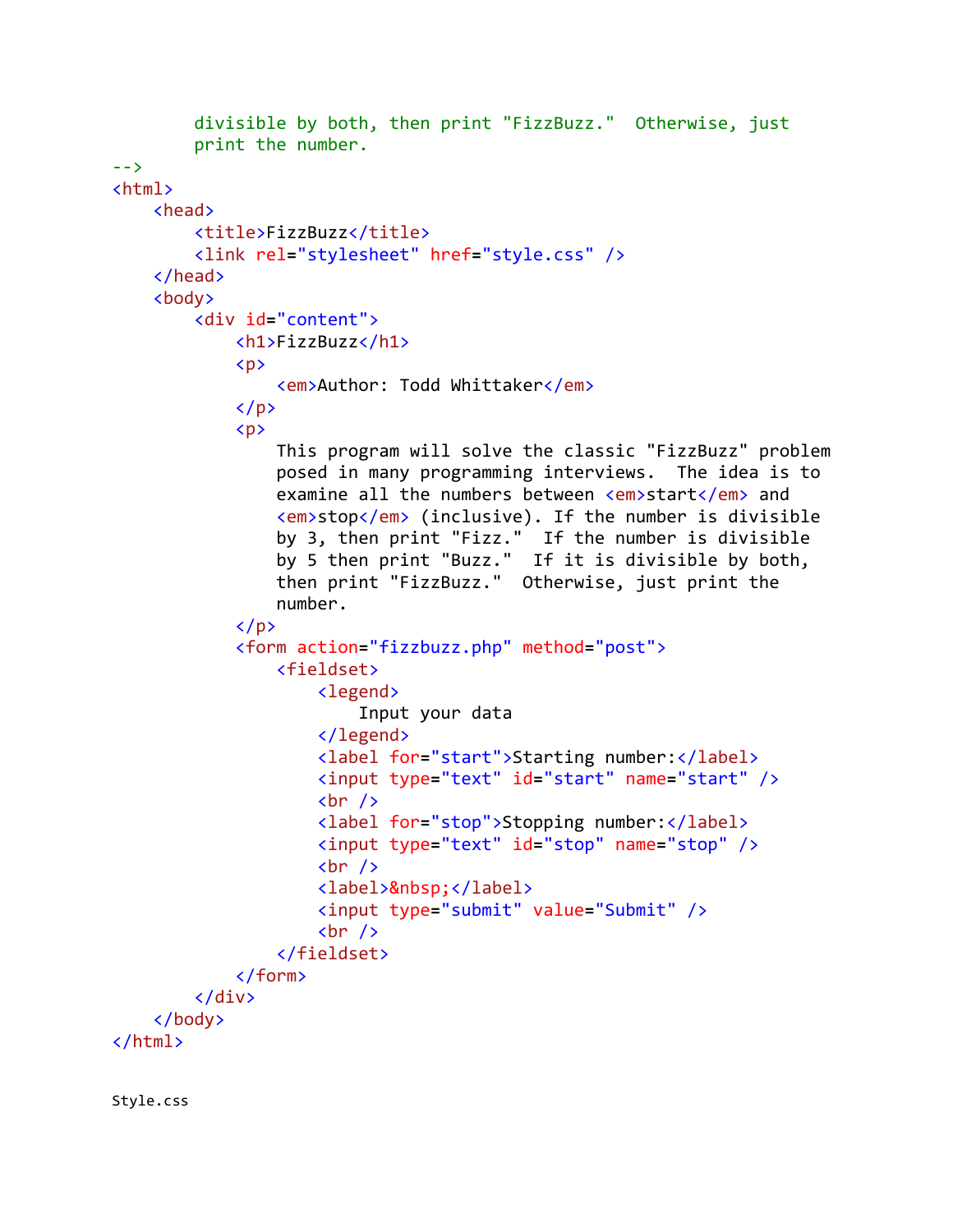```
/**
 * Author : Todd Whittaker
 * Version : January 15, 2012
 */
#content {
     width: 450px;
     margin: 0 auto;
     padding: 0px 20px 20px;
     background: white;
     border: 2px solid navy;
}
h1 {
     color: navy;
}
label {
     width: 8em;
     padding-right: 1em;
     float: left;
}
Fizzbuzz.php
<?php
/**
 * Author : Todd Whittaker
 * Version : January 15, 2012
 * Description: This file is the solution to the FizzBuzz Problem.
 * The idea is to examine all the numbers between start and
 * stop (inclusive) If the number is divisible by 3, then
 * print "Fizz." If the number is divisible by 5 then print
 * "Buzz." If it is divisible by both, then print "FizzBuzz."
 * Otherwise, just print the number.
 */
/**
 * Returns a value in a safe way from the _GET or _POST arrays.
 * Values are escaped using htmlentities, and attempts to retrieve
 * a non-existent key will result in returning a default value
 * specified as a parameter.
 * @param $key the key index to use in referencing _GET or _POST
 * @param $default the value to return in the event that the key
 * doesn't exist in either array, or is the empty string.
 * @return the parameter at the index or the default if not found
 */
function safeParam($key, $default = null) {
    if (isset($_POST[$key]) && $_POST[$key] != "") {
```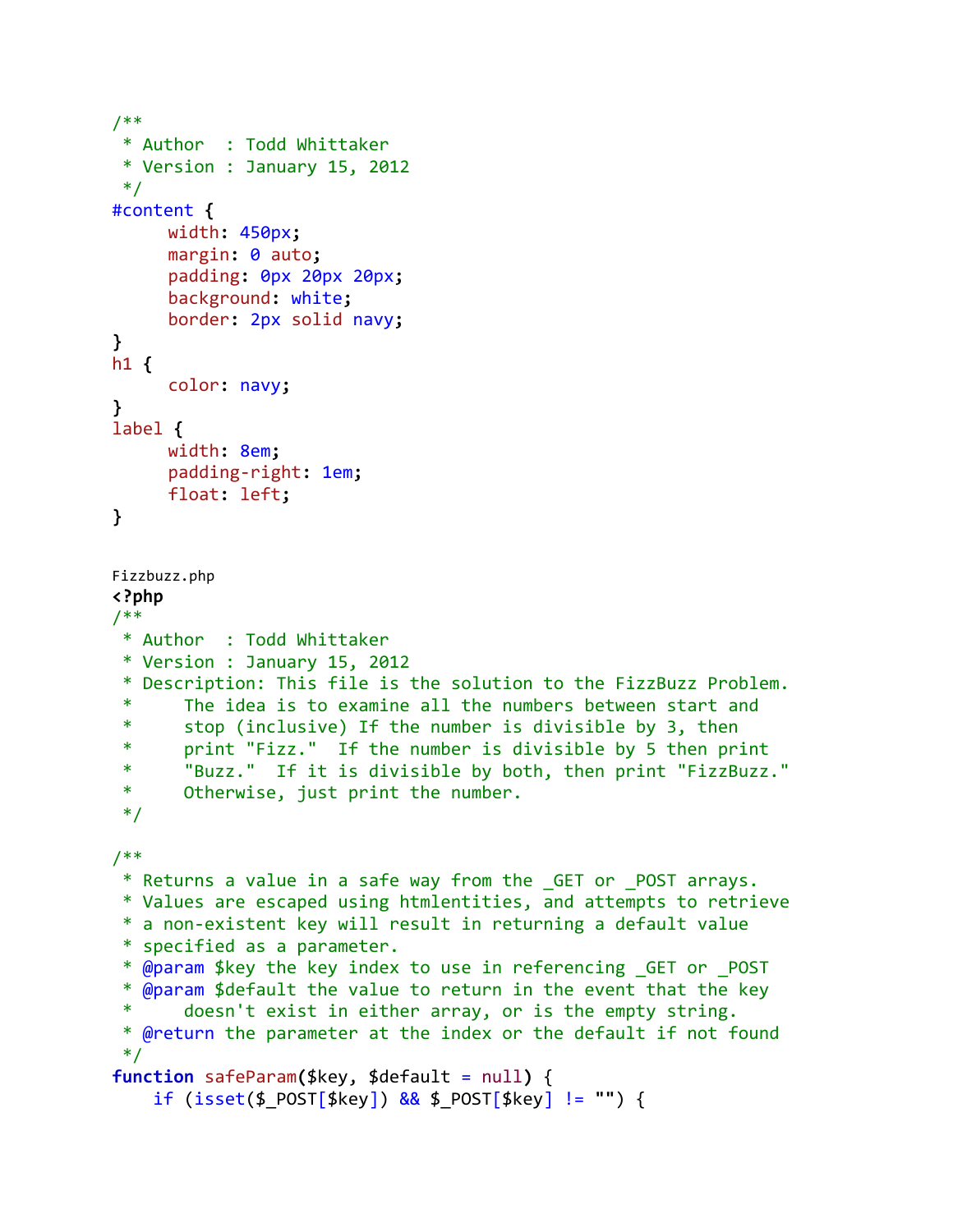```
 return htmlentities($_POST[$key]);
     } else if (isset($_GET[$key]) && $_GET[$key] != "") {
         return htmlentities($_GET[$key]);
     } else {
        return $default;
     }
}
/**
 * Produce a string with the answer to FizzBuzz.
 * @param $start The starting number
 * @param $stop The ending number
 * @return a big string with the HTML solution to FizzBuzz
 */
function fizzbuzz($start, $stop) {
     $result = "";
     # look at each number between start and stop
     for ($i = $start; $i <= $stop; $i++) {
         # is it divisible by 3 or 5?
        if ((5i \ 8 \ 3 == 0) || (5i \ 8 \ 5 == 0))if (\frac{1}{2} \times 3 == 0) {
                 $result = $result . "Fizz";
 }
            if (\frac{1}{2} \times 5 == 0) {
                 $result = $result . "Buzz";
 }
         } else {
             # nope.
             $result = $result . $i;
 }
        $result = $result : "cbr />\n";
     }
     return $result;
}
/**
* Makes sure that the parameter given is both numeric and 1 or 
greater.
 * @param $num the number to test
 * @param $default what to return if the test fails.
 * @return either the number given, or 1 if it fails the positive test
 */
function ensurePositive($num, $default=1) {
    if (!is numeric($num) || $num \leq 0) {
```